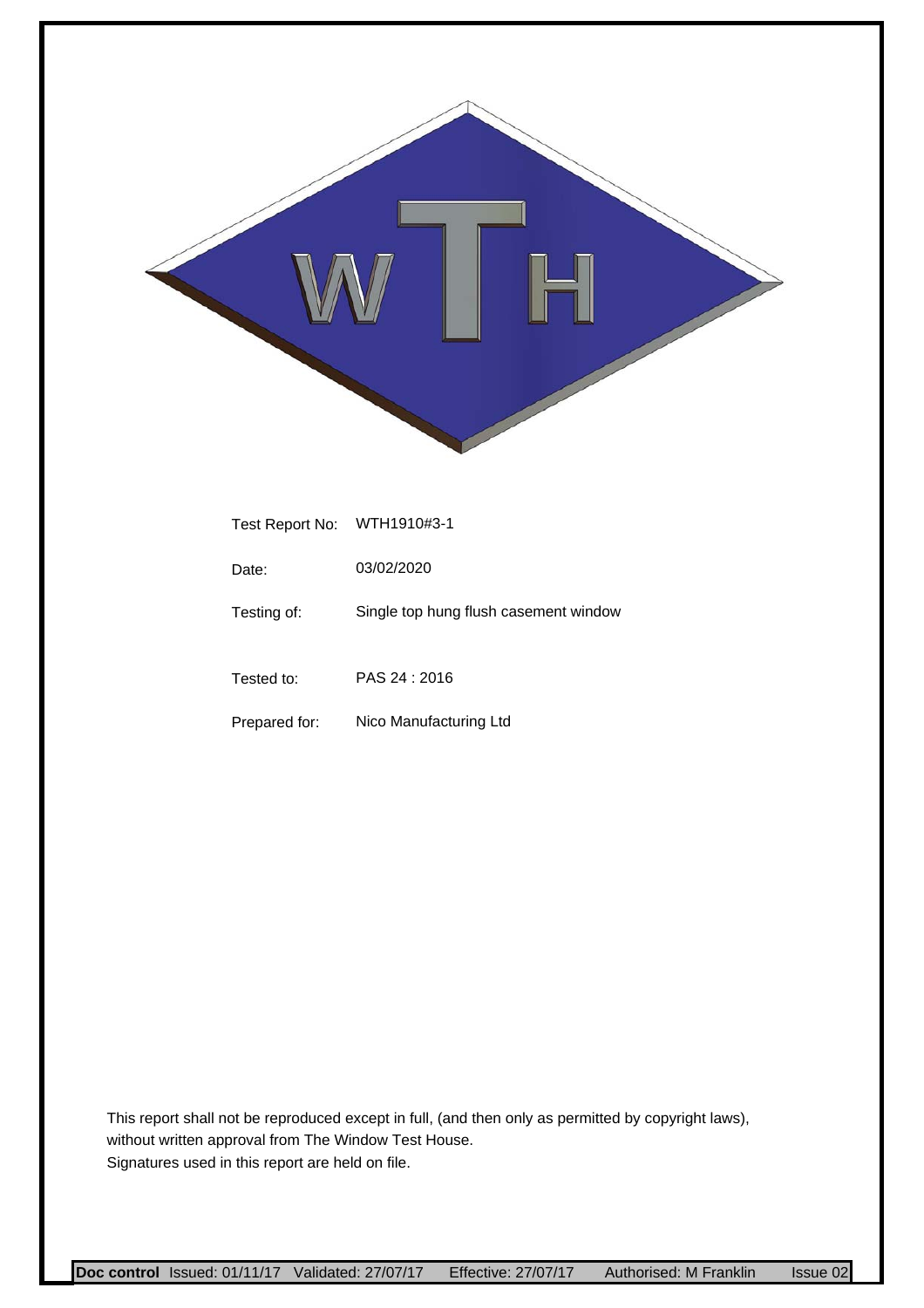| Test Report No. WTH1910#3-1 |                                       | <b>Page</b> | 2 of | 13 <sup>1</sup> |
|-----------------------------|---------------------------------------|-------------|------|-----------------|
| Testing of                  | Single top hung flush casement window |             |      |                 |
| Testing to                  | PAS 24 : 2016                         |             |      |                 |



### **CONTENTS**

Page No.

| Authorisation                                          | 3       |
|--------------------------------------------------------|---------|
| Test requested by                                      | 4       |
| Details of test                                        | 5       |
| Details of samples                                     | 6       |
| Conclusion of tests                                    | 7       |
| Test window drawing & loads                            | 8       |
| Manipulation & Infill removal test results             | 9       |
| Manual check & additional mech loading<br>test results | 10      |
| Mechanical load test results                           | 11 & 12 |
| Picture of test window                                 | 13      |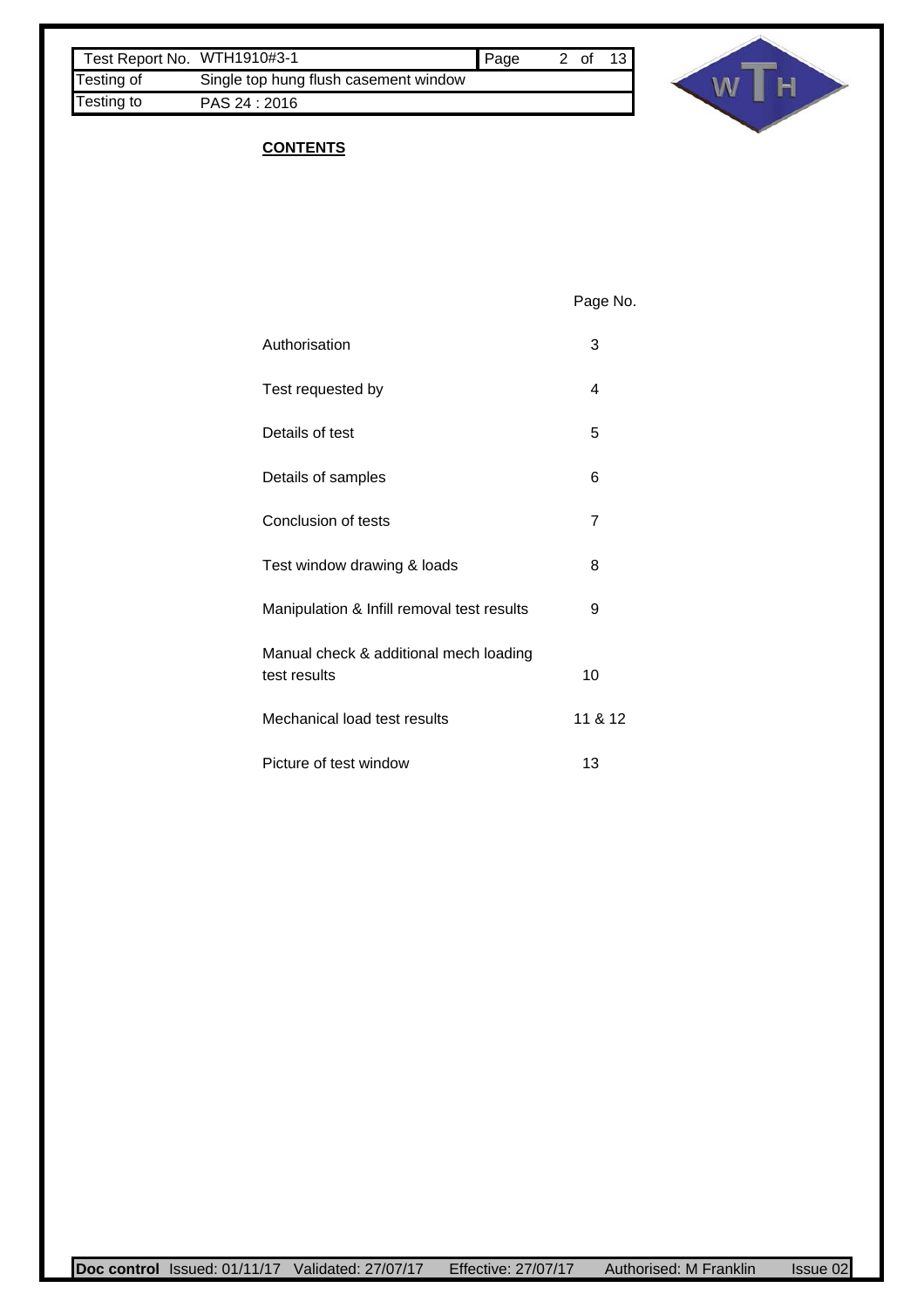| Test Report No. WTH1910#3-1<br>Single top hung flush casement window<br>Testing of<br>Testing to<br>PAS 24:2016<br><b>AUTHORISATION</b>                                    | Page<br>3 of 13                   |
|----------------------------------------------------------------------------------------------------------------------------------------------------------------------------|-----------------------------------|
| Test completed by:<br>D.Kury<br>M.Currie<br>Assissted by:<br>Test witnessed by:                                                                                            |                                   |
| Report produced by: D.Kury<br>Signature:<br>Date:<br>07/02/2020<br>For and on behalf of Nico Manufacturing Ltd Test Laboratory                                             | Position:<br>Senior Test Engineer |
| Report authorised by: M. Franklin<br>Signature:<br>10/02/2020<br>Date:<br>For and on behalf of Nico Manufacturing Ltd Test Laboratory                                      | Position:<br>Laboratory Manager   |
| Date of issue of report<br>10/02/2020                                                                                                                                      |                                   |
| Nico Manufacturing Ltd. Test Laboratory<br>Oxford Road<br>Clacton-on-Sea<br><b>ESSEX</b><br><b>CO15 3TJ</b><br>Telephone +44 (0) 1255 422333<br>+44 (0) 1255 432909<br>Fax | UKAS<br><b>TESTING</b><br>9458    |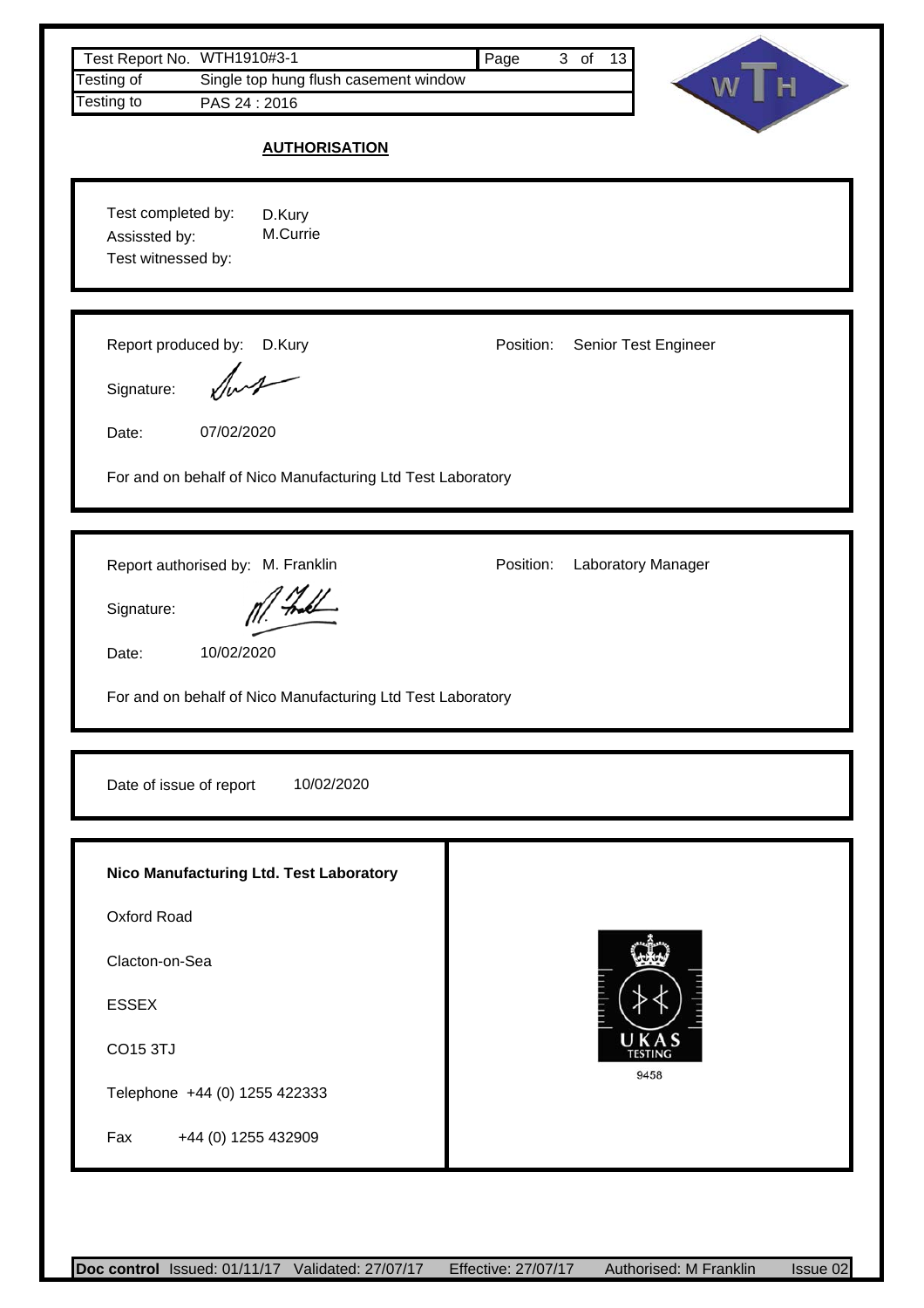| Test Report No. WTH1910#3-1<br>Testing of<br>Testing to<br>PAS 24:2016 | Single top hung flush casement window                         | Page<br>4 of 13 | WT<br>$\bar{H}$ |
|------------------------------------------------------------------------|---------------------------------------------------------------|-----------------|-----------------|
|                                                                        | <b>TEST REQUESTED BY</b>                                      |                 |                 |
| Origin of test request                                                 |                                                               |                 |                 |
| Company Name                                                           | Nico Manufacturing Ltd                                        |                 |                 |
| Company Address                                                        | 109 Oxford Road<br>Clacton on Sea<br>Essex<br><b>CO15 3TJ</b> |                 |                 |
| Contact                                                                | lan Harrison                                                  |                 |                 |
| Contact position                                                       | Sales Director                                                |                 |                 |
|                                                                        |                                                               |                 |                 |
| <b>Quotation Details</b>                                               |                                                               |                 |                 |
| Quotation No.                                                          | WTH1910                                                       |                 |                 |
| Dated:                                                                 | 01/10/2019                                                    |                 |                 |
|                                                                        |                                                               |                 |                 |
|                                                                        |                                                               |                 |                 |
|                                                                        |                                                               |                 |                 |
|                                                                        |                                                               |                 |                 |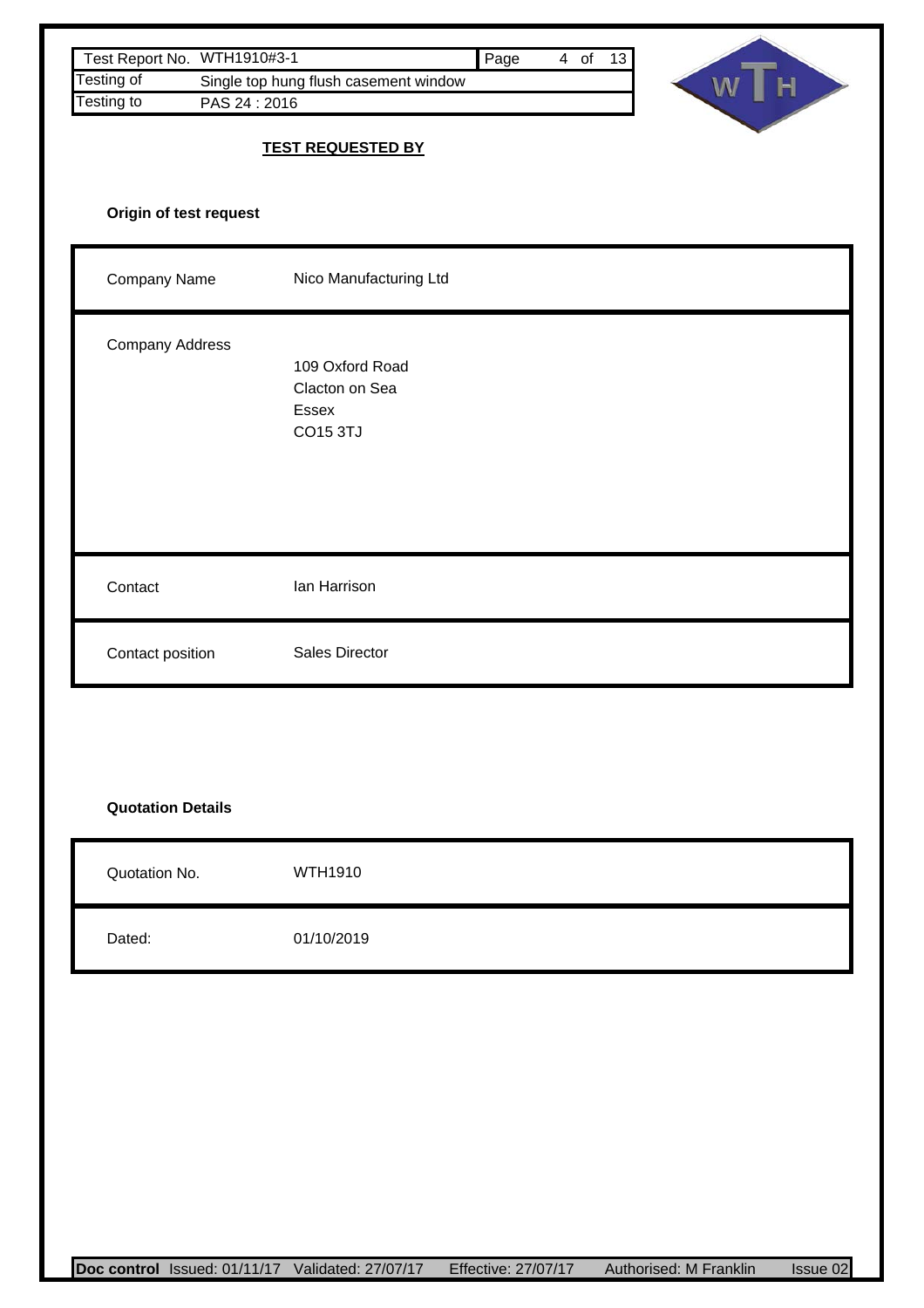

### **DETAILS OF TEST**

| Description              | Single top hung                  |
|--------------------------|----------------------------------|
| Model / type             | Projecting flush casement window |
| Make / Brand             | Liniar                           |
| Any special requirements |                                  |
|                          |                                  |

Date sample received 31/10/2019 Date testing started Date testing finished 05/02/2020 Job No. Any special requirements

Test Specification PAS24:2016 Enhanced security performance requirements for doorsets and windows in the UK 04/02/2020 WTH1910

**C.4.3 Manipulation test. -** Using a variety of tools as detailed in Annex A of PAS24:2016 attempts are made to gain entry by such methods as removal of trim, insertion of tools to slide latches or bolts, undoing threaded fasteners and blows by hand to dislodge locking devices. Test a) takes place prior to infill removal test and test b) after the mechanical loading test.

Test a) Duration 15 minutes with no single technique being used for more than 3 minutes

Test b) Duration 3 minutes with the primary intention of releasing threaded fasteners exposed as a result of the mechanical loading test.

**C.4.4.2 Infill medium removal test, Manual.** - Using a variety of tools as detailed in Annex A of PAS24:2016 attempts are made to remove gaskets, beads, security devices and then infill medium. Test duration is 3 minutes.

**C.4.4.3 Infill medium removal test, Mechanical.** - A load of 2000N is applied to each corner of the infill medium via a 150mm x 150mm wooden block and each load is held for 10 seconds. If failure is exhibited at the corners loading is continued along each section in an attempt to deglaze the window.

**C.4.5 Mechanical loading test.** - Loading consists of the application of a 1000N parallel to plane load which is held until a 3000N perpendicular to plane load has been applied and removed. Loads are applied to each corner and at each locking and hinge point of each opening sash. Loading cases (table C.1) and sequence of loading (figure C.14) are shown in PAS 24:2016.

**C.4.6 Manual check test.** - Using the tools specified in PAS 24:2016 B.4.6.2 attempts are made to gain entry by levering at any location and in any direction such that the combined location and direction of the force applied does not replicated the standard mechanical loading cases.

If entry is gained the new location and the direction of applied loads shall be noted and an additional mechanical loading test shall be performed.

Test duration 15 minutes with no single technique being used for more than 3 minutes

**C.4.7 Additional mechanical loading test.** - Carry out load test in accordance with C.4.5 using the loading configuration defined in C.4.6.

The samples were mounted in timber sub frames (nominal 100mm x 50mm in section). The samples were mounted in the test rig without any twists or bends that might influence the test result.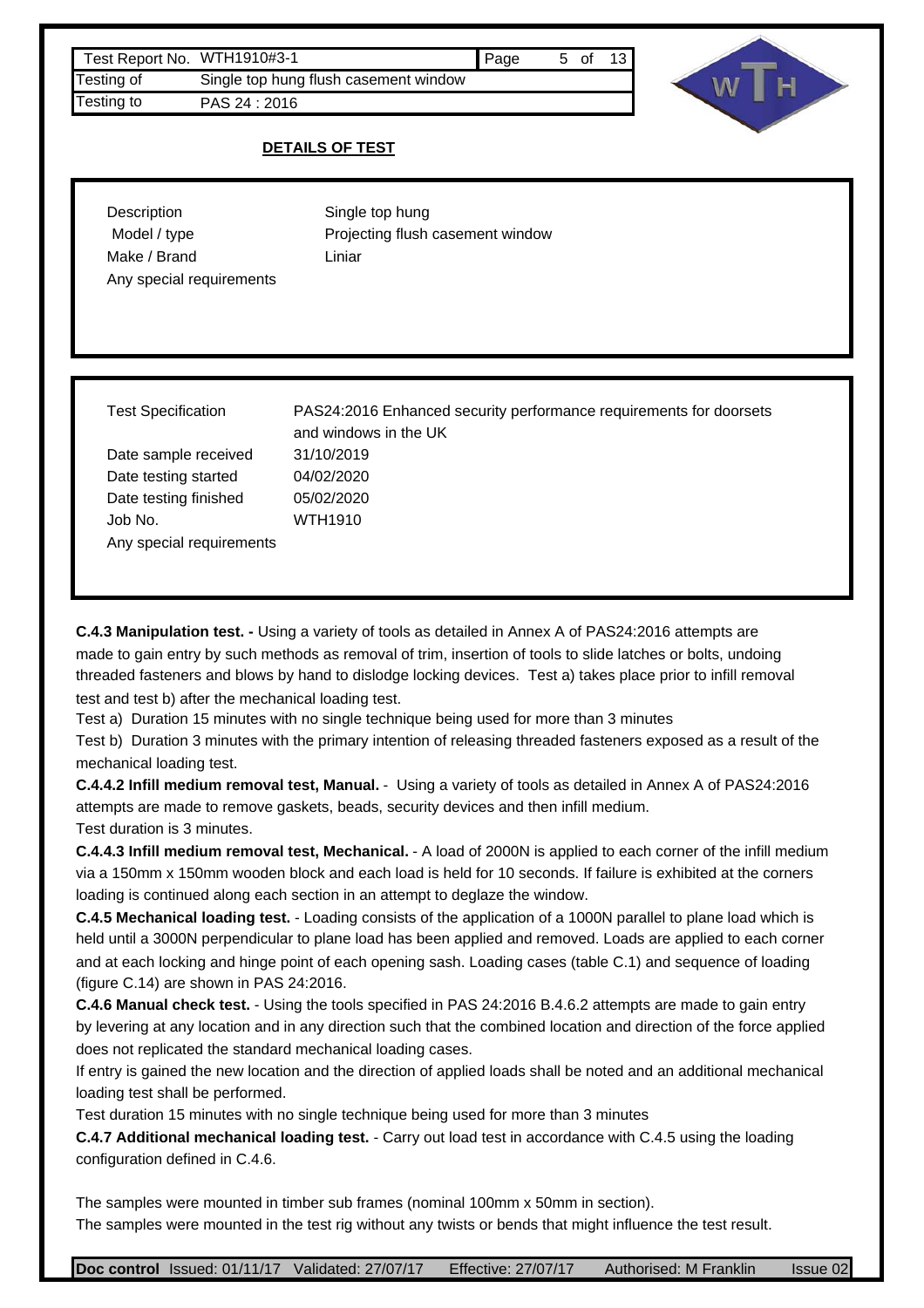| Test Report No. WTH1910#3-1 |                                       | <b>Page</b> | 6 of | 13 |
|-----------------------------|---------------------------------------|-------------|------|----|
| Testing of                  | Single top hung flush casement window |             |      |    |
| Testing to                  | PAS 24 : 2016                         |             |      |    |



# **DETAILS OF SAMPLE**

| Sample details                                         | <b>WTH1910C</b>                                                                                                                                                                                                                                                                                          |
|--------------------------------------------------------|----------------------------------------------------------------------------------------------------------------------------------------------------------------------------------------------------------------------------------------------------------------------------------------------------------|
| Fabricator                                             | Britannia Windows (UK) Ltd                                                                                                                                                                                                                                                                               |
| Material:                                              | PVC-U<br>Liniar part numbers; Frame - LCW011, Sash - LSW030<br>Reinforcement, frame & sash - LAN101                                                                                                                                                                                                      |
| Finish                                                 | Gloss white                                                                                                                                                                                                                                                                                              |
| Lock & keeps                                           | Nico Triple lock shootbolt, comprising; Gearbox - part no 93805,<br>shootbolt extensions - part no 93845-TR<br>Nico cast zinc keeps - part nos 9328L, R & C                                                                                                                                              |
| Hinges &<br>protectors                                 | Hinges; Nico 24" Standard Top hung hinges, part no 8260<br>Hinge protector; Nico Xtra bolt, part no 8100                                                                                                                                                                                                 |
| Handle                                                 | VBH Alpha cranked handles, part no 2QEH1102 (RH)                                                                                                                                                                                                                                                         |
| Fixings                                                | Lock - 4.3 x 32mm c'sk head gimlet point<br>Keeps - 4.3 x 25mm c'sk head gimlet point<br>Hinges - 4.3 x 25mm pan head gimlet point to sash and frame<br>Hinge protector - 4.3 x 25mm pan head gimlet point to sash and frame<br>Interlocking wedges - 4.3 x 25mm pan head gimlet point to sash and frame |
| Weather sealing                                        | Co extruded gasket on outer frame<br>Wool pile on sash                                                                                                                                                                                                                                                   |
| Glass<br>(or infill)                                   | 4-20-4mm toughened glass unit                                                                                                                                                                                                                                                                            |
| Glazing system                                         | Internally bead glazed with co extruded gaskets                                                                                                                                                                                                                                                          |
| Sample dimensions                                      | 1200 x 1200mm                                                                                                                                                                                                                                                                                            |
| Additional information<br>Doc control Issued: 01/11/17 | Validated: 27/07/17<br>Effective: 27/07/17<br>Authorised: M Franklin<br>Issue 02                                                                                                                                                                                                                         |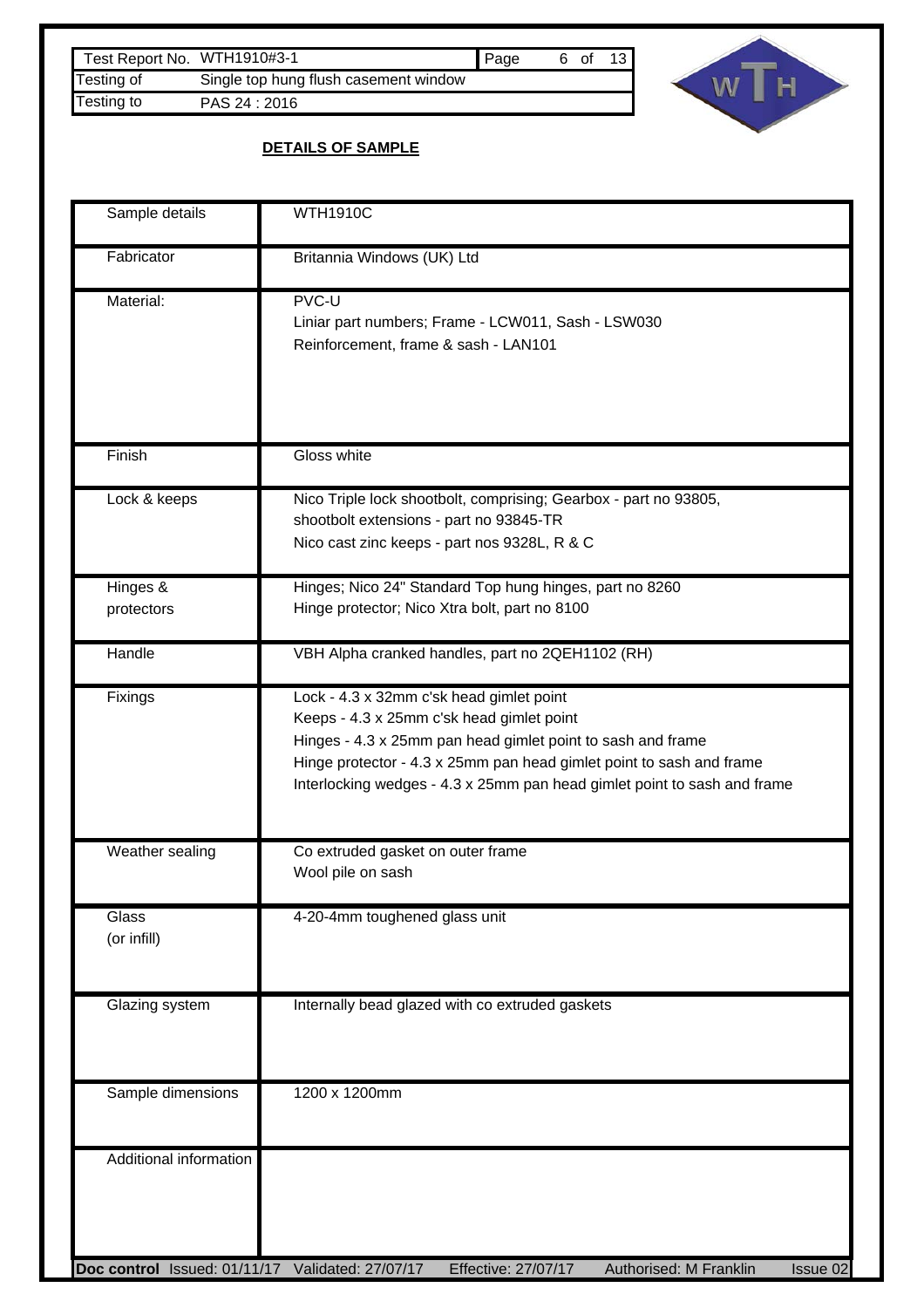| Test Report No. WTH1910#3-1 |                                       | <b>Page</b> | 7 of | 13 <sup>1</sup> |
|-----------------------------|---------------------------------------|-------------|------|-----------------|
| <b>Testing of</b>           | Single top hung flush casement window |             |      |                 |
| Testing to                  | PAS 24: 2016                          |             |      |                 |



### **CONCLUSIONS OF TEST**

| Clause No. | <b>Test Description</b>            | Test result     |
|------------|------------------------------------|-----------------|
| C.4.3      | Manipulation test a)               | Pass            |
| C.4.3      | Manipulation test b)               | Pass            |
| C.4.4.2    | Infill removal test - manual       | Pass            |
| C.4.4.3    | Infill removal test - mechanical   | Pass            |
| C.4.5      | Mechanical loading test            | Pass            |
| C.4.6      | Manual check test                  | No entry gained |
| C.4.7      | Additional mechanical loading test | N/A             |

**Classification (As per clause 4.4)**

W

The results contained in this report apply only to the samples tested and to the specific tests carried out within this report.

#### **Test specimen details**

Details of the samples construction and hardware components is based on information supplied by the test client, while these details have been checked and verified where possible WTH accepts no responsibility for the accuracy of details supplied.

Note : The test specimens were kept in the test laboratory for a minimum of 12 hours at environmental conditions of between 15°C to 30°C, and 25% to 75% RH before each test was undertaken as specified in PAS 24:2016 Clause C.4.1

**Doc control** Issued: 01/11/17 Validated: 27/07/17 Effective: 27/07/17 Authorised: M Franklin Issue 02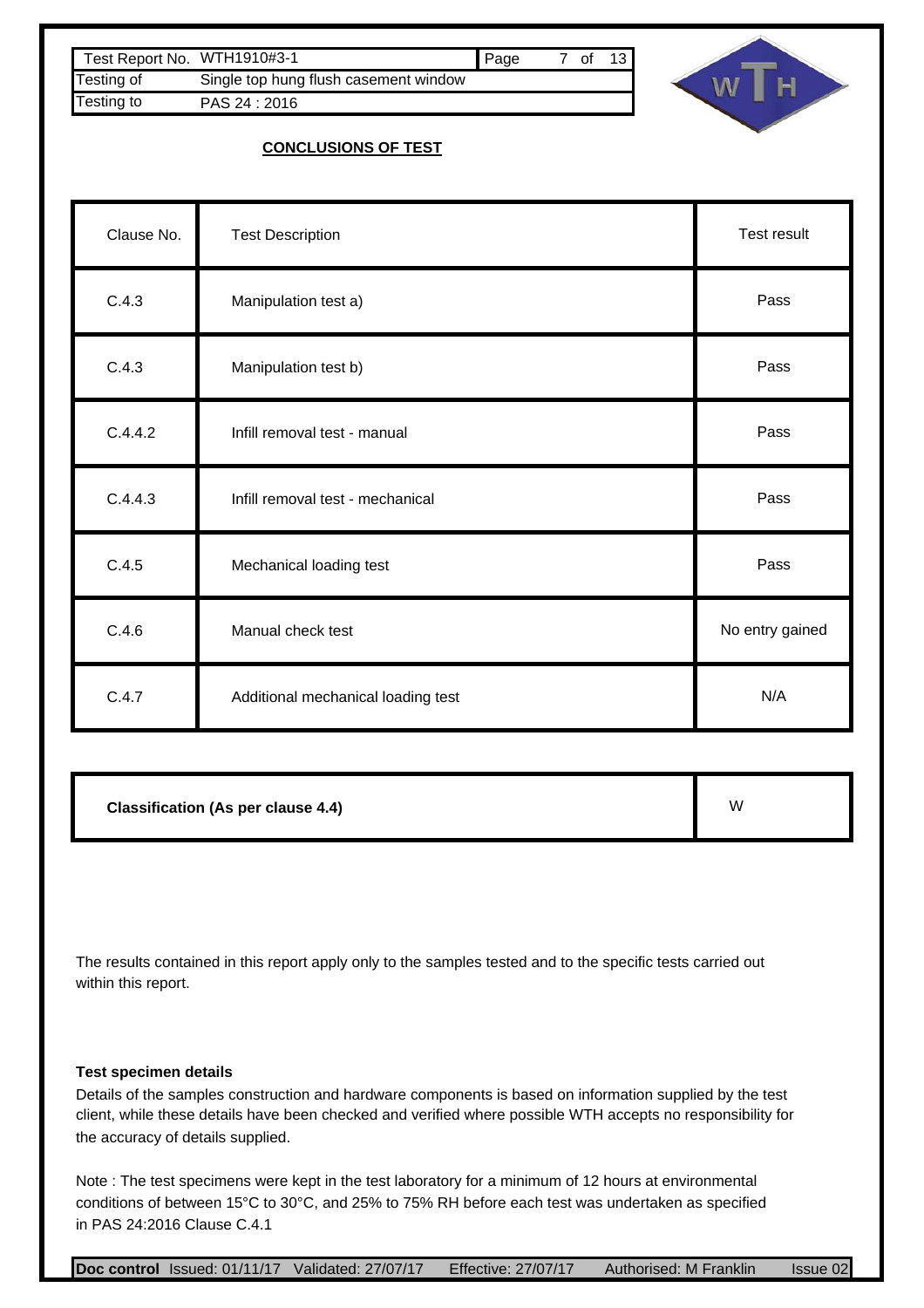| Test Report No. WTH1910#3-1 |                                       | Page | 8 of | 13 $\blacksquare$ |
|-----------------------------|---------------------------------------|------|------|-------------------|
| Testing of                  | Single top hung flush casement window |      |      |                   |
| Testing to                  | PAS 24 : 2016                         |      |      |                   |



### **TEST WINDOW DRAWING**

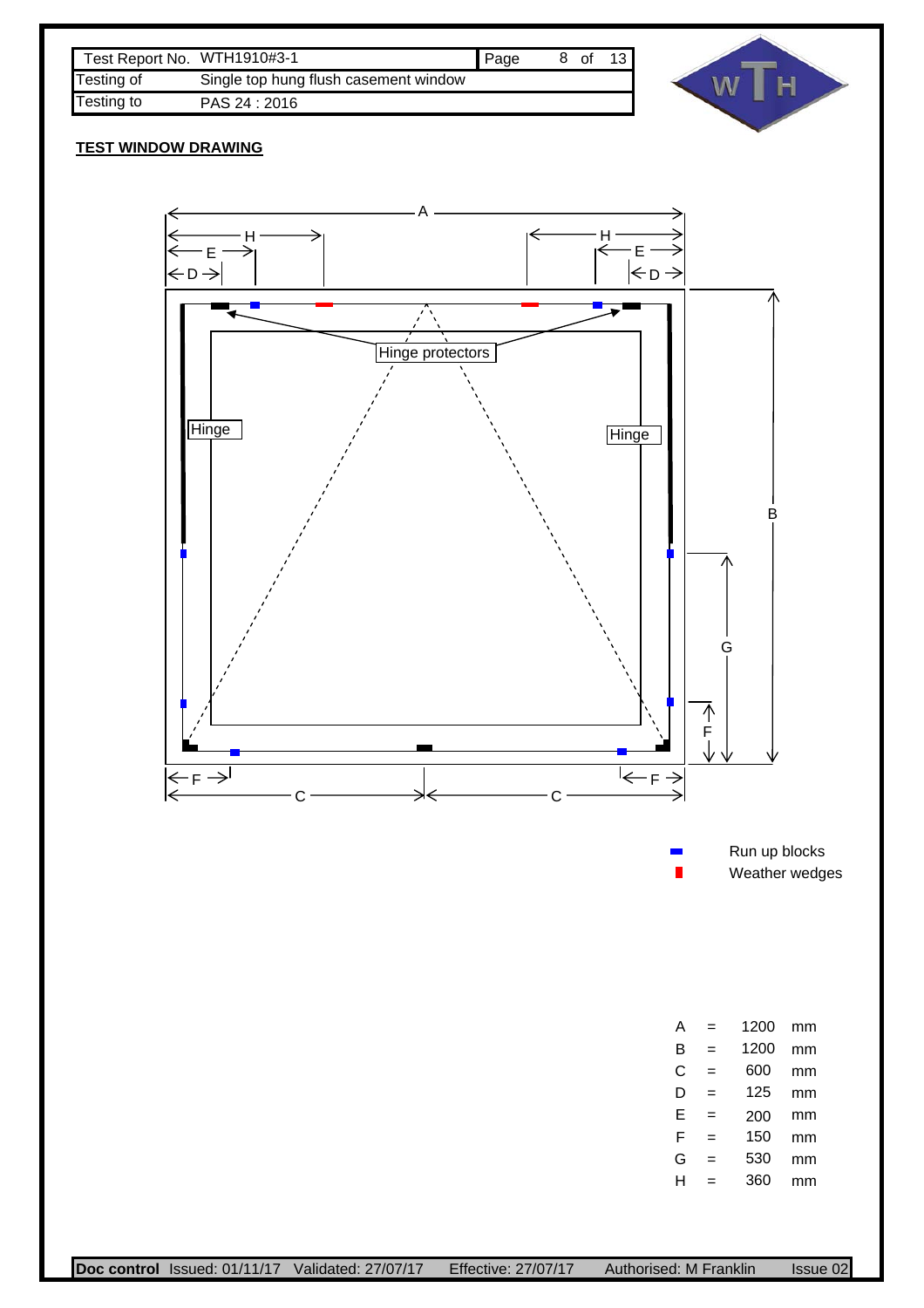| Test Report No. WTH1910#3-1 |                                       | <b>I</b> Paqe | of | 13 I |
|-----------------------------|---------------------------------------|---------------|----|------|
| Testing of                  | Single top hung flush casement window |               |    |      |
| Testing to                  | PAS 24 : 2016                         |               |    |      |



#### **MANIPULATION TEST**

| Sample<br>NΩ | 10C<br>.14 <sub>0</sub><br>w<br>. | emperature | ຳ∩∘∕<br>- - | . .<br>Humidity | $\overline{\phantom{a}}$<br>RHI<br>300 <sub>l</sub><br>$\gamma$ or.<br>ບວ | Date<br>. | ს5/02/202Ր |
|--------------|-----------------------------------|------------|-------------|-----------------|---------------------------------------------------------------------------|-----------|------------|
|              |                                   |            |             |                 |                                                                           |           |            |

#### **Clause 4.3 Manipulation test a)**

Craft knife used to cut away sash profile around L/H lock corner, 3mm flat blade screwdriver used in attempt to disengage shootbolt and to try to remove fixing screws. No entry gained

Craft knife used to cut away sash profile around R/H side of gearbox, 3mm flat blade screwdriver used to lever gearbox cover plate and then to try to disengage shootbolt extension from gearbox. No entry gained Paint scraper and 3mm flat blade screwdriver used to disengage shootbolt extension from gearbox and retract it (area where sash profile had previously benn cut away), paint scraper and screwdriver used in attempt to lever sash. No entry gained

Craft knife used to cut away sash & frame profile around L/H side of gearbox, paint scraper used to disengage & retract shootbolt extension, paint scraper used to lever sash. No entry gained Craft knife used to cut away sash & frame profile around L/H hinge corner, 3mm flat blade screwdriver used in attempt to disengage hinge protector & hinges. No entry gained

3mm flat blade screwdriver and paint scraper used in attempt to disengage hinge & hinge protectors. No entry gained

#### **INFILL MEDIUM REMOVAL TEST**

| Sample No | <b>WTH1910C</b>                 | Temperature                                                                                        | $20^{\circ}$ C | Humidity | 39%RH | Date | 05/02/2020 |
|-----------|---------------------------------|----------------------------------------------------------------------------------------------------|----------------|----------|-------|------|------------|
|           |                                 |                                                                                                    |                |          |       |      |            |
|           | Clause 4.4.2 Infill manual test |                                                                                                    |                |          |       |      |            |
|           |                                 | Craft knife used to cut vee notch in sash 6mm chisel and 6mm flat blade screwdriver used with hand |                |          |       |      |            |
|           |                                 | blows in attempt to remove glazing bead. No entry gained                                           |                |          |       |      |            |
|           |                                 |                                                                                                    |                |          |       |      |            |
|           |                                 |                                                                                                    |                |          |       |      |            |
|           |                                 |                                                                                                    |                |          |       |      |            |
|           |                                 |                                                                                                    |                |          |       |      |            |
|           |                                 |                                                                                                    |                |          |       |      |            |
|           |                                 |                                                                                                    |                |          |       |      |            |
|           |                                 |                                                                                                    |                |          |       |      |            |
|           |                                 |                                                                                                    |                |          |       |      |            |

#### **MANUAL CHECK TEST**

|  |  | Clause 4.6 Manual check test (note tools used and time taken) | 2 x Nail bar used to lever at mid point down L/H side of sash. No entry gained<br>2 x Nail bar used to lever at mid point on hinge side of sash. No entry gained | 2 x Nail bar used to lever at mid point between centre lock point and L/H side of sash. No entry gained<br>2 x Nail bar used to lever approx 200mm from R/H hinge corner on R/H side of sash. No entry gained<br>As no further potentially vulnerable attack points could be identified the test was halted. |
|--|--|---------------------------------------------------------------|------------------------------------------------------------------------------------------------------------------------------------------------------------------|--------------------------------------------------------------------------------------------------------------------------------------------------------------------------------------------------------------------------------------------------------------------------------------------------------------|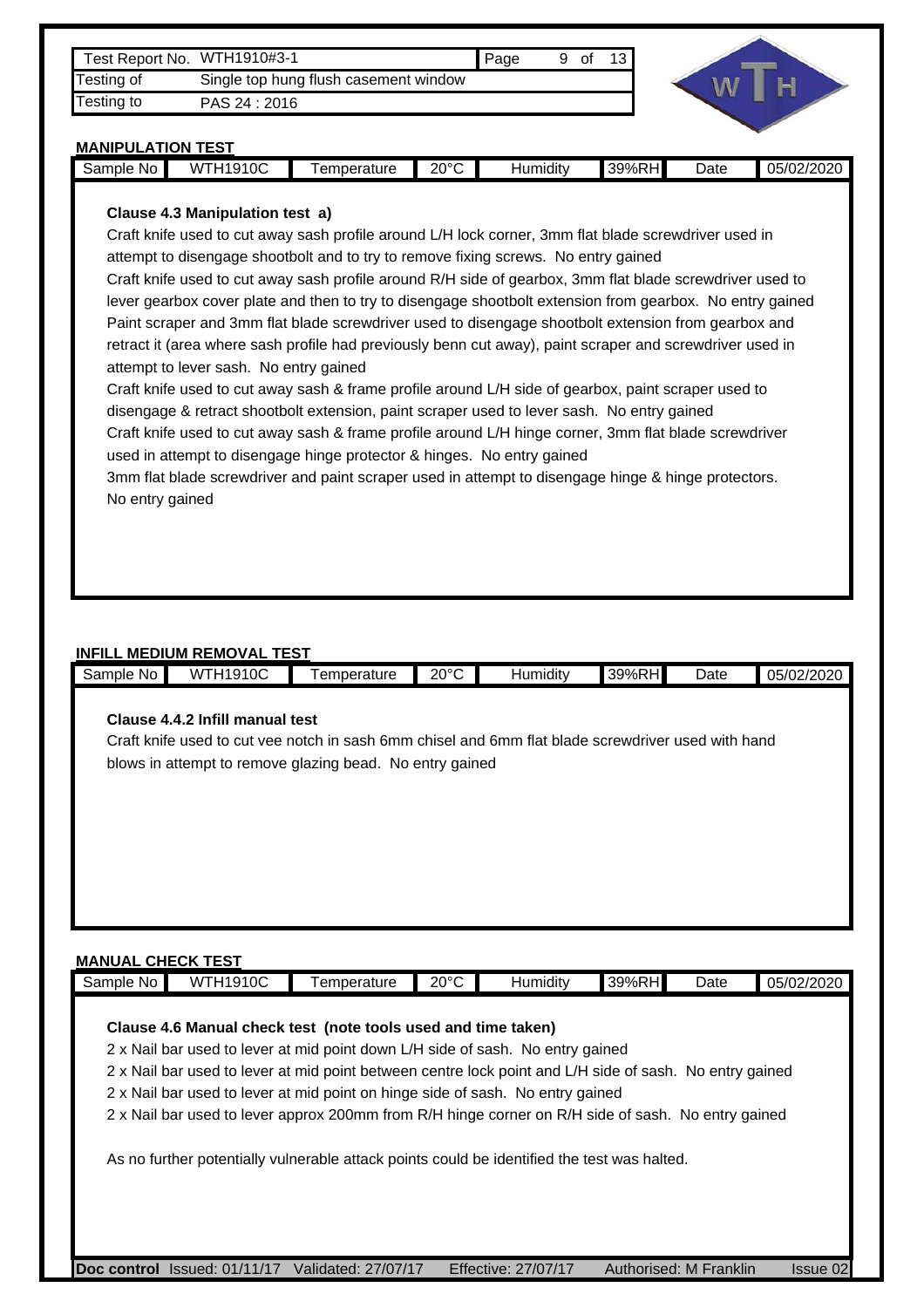| Test Report No. WTH1910#3-1 |                                       | <b>Page</b> | 10 of | 13 |
|-----------------------------|---------------------------------------|-------------|-------|----|
| <b>Testing of</b>           | Single top hung flush casement window |             |       |    |
| <b>Testing to</b>           | PAS 24 : 2016                         |             |       |    |



# **IINFILL MEDIUM REMOVAL TEST**

|                 | <b>IINFILL MEDIUM REMOVAL TEST</b>        |                                                                                  |                |          |       |      |            |
|-----------------|-------------------------------------------|----------------------------------------------------------------------------------|----------------|----------|-------|------|------------|
| Sample No       | <b>WTH1910C</b>                           | Temperature                                                                      | $19^{\circ}$ C | Humidity | 33%RH | Date | 04/02/2020 |
| No entry gained | Clause 4.4.3 Infill mechanical test       | All four corners of the glazing loaded to 2000N and held for 10 seconds in turn. |                |          |       |      |            |
|                 | <b>ADDITIONAL MECHANICAL LOADING TEST</b> |                                                                                  |                |          |       |      |            |
| Sample No       |                                           | Temperature                                                                      | $\overline{C}$ | Humidity | %RH   | Date |            |
|                 |                                           | <b>Clause 4.7 Additional mechanical loading test</b>                             |                |          |       |      |            |

#### **MANIPULATION TEST**

| Sample<br>NC | 1910C<br>w<br>.<br>- | emperature | ว∩∘∩<br>∠∪<br>. . | .<br>Humiditv | 37%RH | Date | 05/02/2020<br>IUZIZUZU<br>יש |
|--------------|----------------------|------------|-------------------|---------------|-------|------|------------------------------|
|              |                      |            |                   |               |       |      |                              |
|              |                      |            |                   |               |       |      |                              |

### **Clause 4.3 Manipulation test b)**

3mm flat blade screwdriver used in attempt to remove fixings from L/H hinge protector which were partially visible. No entry gained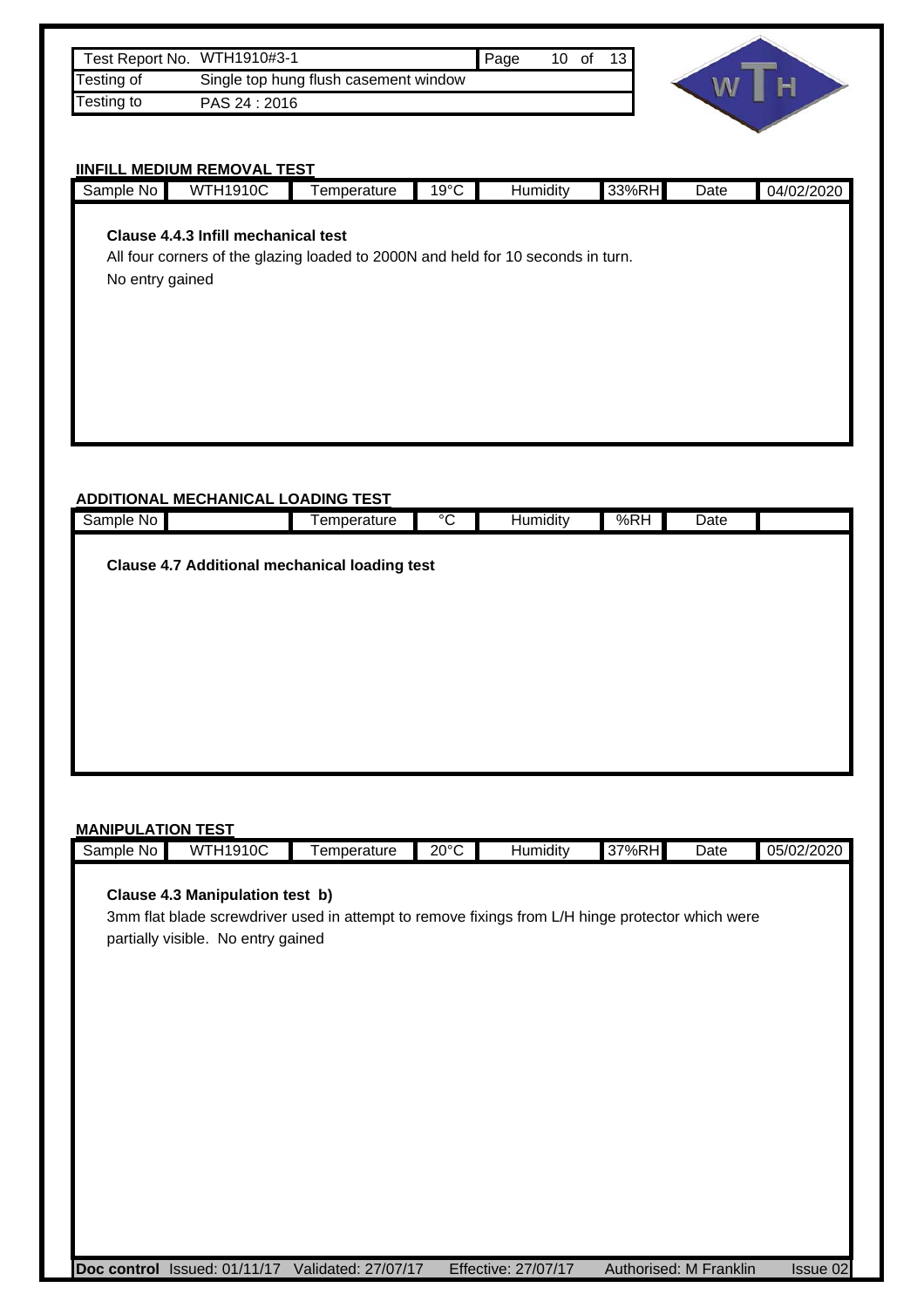| Test Report No. WTH1910#3-1 |                                       | <b>  Page</b> | 11 of |  |
|-----------------------------|---------------------------------------|---------------|-------|--|
| Testing of                  | Single top hung flush casement window |               |       |  |
| Testing to                  | PAS 24:2016                           |               |       |  |
|                             |                                       |               |       |  |



# **MECHANICAL LOAD TEST CONT.**

**Clause 4.5 Mechanical Load test**

| Sample No<br><b>WTH1910C</b>                                     | Temperature               | $19^{\circ}$ C                 | Humidity<br>33%RH<br>Date<br>04/02/2020                                                               |
|------------------------------------------------------------------|---------------------------|--------------------------------|-------------------------------------------------------------------------------------------------------|
| Load location                                                    | Parallel to<br>plain load | Perpendicular<br>to plain load | <b>Observations / Assessment</b>                                                                      |
| 1 R/H hinge corner<br>Hinge & hinge protector<br>Horizontal      | 1000 N<br>(10 sec)        | 3000 N<br>(10 sec)             | Held for 10 seconds                                                                                   |
| 1 R/H hinge corner<br>Hinge & hinge protector<br>Vertically down | 1000 N<br>(10 sec)        | 3000 N<br>(10 sec)             | Held for 10 seconds                                                                                   |
| 2 R/H lock corner & lock<br>point<br>Horizontal                  | 1000 N<br>(10 sec)        | 3000 N<br>(10 sec)             | Held for 10 seconds                                                                                   |
| 2 R/H lock corner & lock<br>point<br>Vertically up               | 1000 N<br>(10 sec)        | 3000 N<br>(10 sec)             | Held for 10 seconds                                                                                   |
| 3 Centre lock point<br>Horizontal                                | 1000 N<br>(10 sec)        | 3000 N<br>(10 sec)             | Held for 10 seconds                                                                                   |
| 3 Central lock point<br>Vertically up                            | 1000 N<br>(10 sec)        | 3000 N<br>(10 sec)             | As load reached 2900N locking cams<br>snapped off, sash deflected more than<br>50mm, no entry gained. |
| 4 L/H lock corner & lock<br>point<br>Horizontal                  | 1000 N<br>(10 sec)        | 3000 N<br>(10 sec)             | Start new test cycle<br>Held for 10 seconds                                                           |
| 4 L/H lock corner & lock<br>point<br>Vertically up               | 1000 N<br>(10 sec)        | 3000 N<br>(10 sec)             | Held for 10 seconds                                                                                   |
| 5 L/H hinge corner<br>Hinge & hinge protector<br>Horizontal      | 1000 N<br>(10 sec)        | 3000 N<br>(10 sec)             | Held for 10 seconds                                                                                   |
| 5 L/H hinge corner<br>Hinge & hinge protector<br>Vertically down | 1000 N<br>(10 sec)        | 3000 N<br>(10 sec)             | Held for 10 seconds                                                                                   |
| 1 R/H hinge corner<br>Hinge & hinge protector<br>Horizontal      | 1000 N<br>(10 sec)        | 3000 N<br>(10 sec)             | Held for 10 seconds                                                                                   |
| Doc control Issued: 01/11/17 Validated: 27/07/17                 |                           | Effective: 27/07/17            | Authorised: M Franklin<br>Issue 02                                                                    |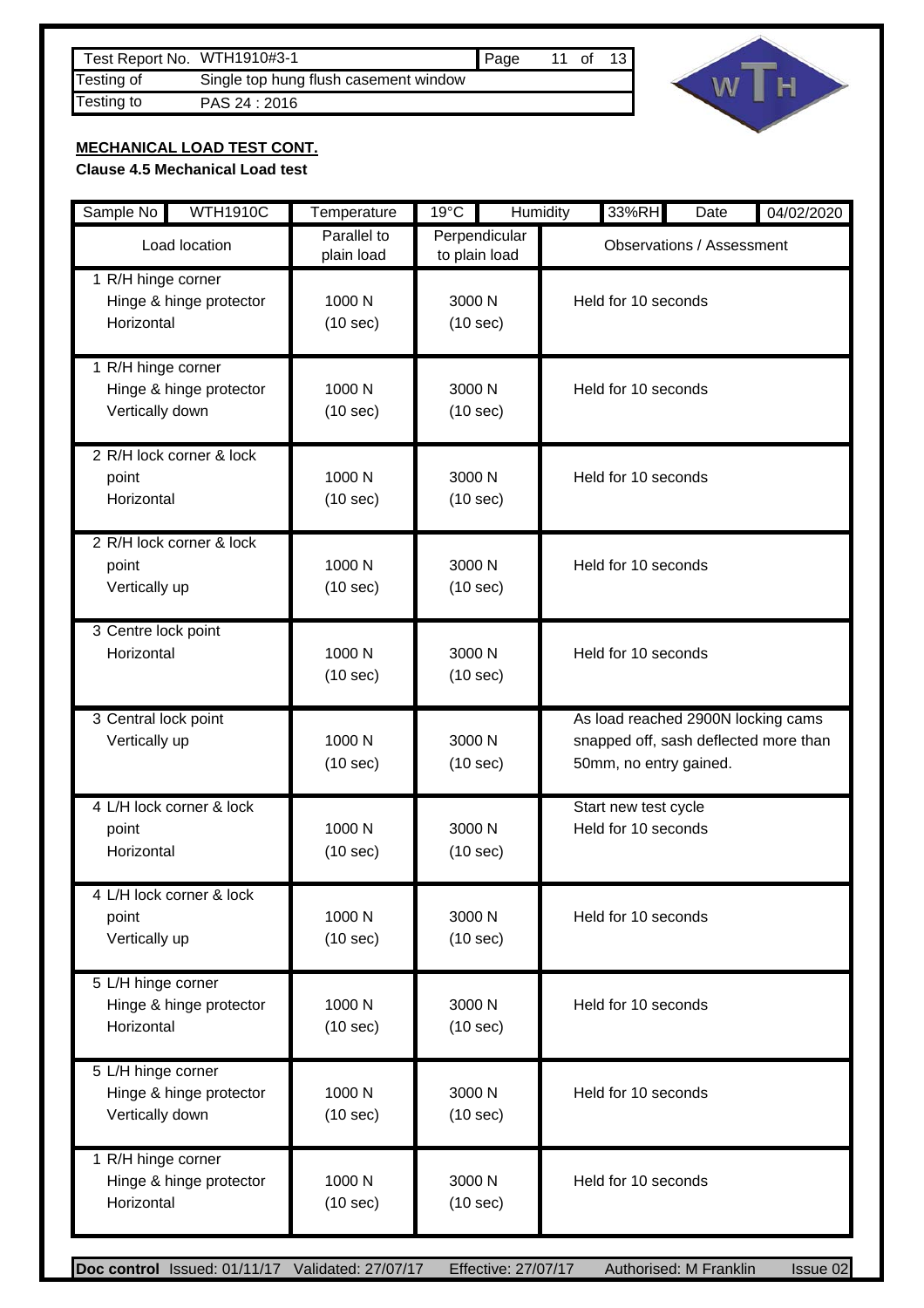| Test Report No. WTH1910#3-1 |                                       | <b>I</b> Page | $12$ of | 13 <sub>1</sub> |
|-----------------------------|---------------------------------------|---------------|---------|-----------------|
| Testing of                  | Single top hung flush casement window |               |         |                 |
| Testing to                  | PAS 24 : 2016                         |               |         |                 |
|                             |                                       |               |         |                 |



## **MECHANICAL LOAD TEST**

### **Clause 4.5 Mechanical Load test**

| <b>WTH1910C</b><br>Sample No                                     | Temperature               | $20^{\circ}$ C                 | Humidity<br>37%RH   | Date                             | 04/02/2020 |  |
|------------------------------------------------------------------|---------------------------|--------------------------------|---------------------|----------------------------------|------------|--|
| Load location                                                    | Parallel to<br>plain load | Perpendicular<br>to plain load |                     | <b>Observations / Assessment</b> |            |  |
| 1 R/H hinge corner<br>Hinge & hinge protector<br>Vertically down | 1000 N<br>(10 sec)        | 3000 N<br>(10 sec)             |                     | Held for 10 seconds              |            |  |
| 2 R/H lock corner & lock<br>point<br>Horizontal                  | 1000 N<br>(10 sec)        | 3000 N<br>(10 sec)             | Held for 10 seconds |                                  |            |  |
| 2 R/H lock corner & lock<br>point<br>Vertically up               | 1000 N<br>(10 sec)        | 3000 N<br>(10 sec)             | Held for 10 seconds |                                  |            |  |
|                                                                  | 1000 N<br>(10 sec)        | 3000 N<br>(10 sec)             |                     |                                  |            |  |
|                                                                  | 1000 N<br>(10 sec)        | 3000 N<br>(10 sec)             |                     |                                  |            |  |
|                                                                  | 1000 N<br>(10 sec)        | 3000 N<br>(10 sec)             |                     |                                  |            |  |
|                                                                  | 1000 N<br>(10 sec)        | 3000 N<br>(10 sec)             |                     |                                  |            |  |
|                                                                  | 1000 N<br>(10 sec)        | 3000 N<br>(10 sec)             |                     |                                  |            |  |
|                                                                  | 1000 N<br>(10 sec)        | 3000 N<br>(10 sec)             |                     |                                  |            |  |
|                                                                  | 1000N<br>(10 sec)         | 3000 N<br>(10 sec)             |                     |                                  |            |  |
|                                                                  | 1000 N<br>(10 sec)        | 3000 N<br>(10 sec)             |                     |                                  |            |  |
| Doc control Issued: 01/11/17 Validated: 27/07/17                 |                           | Effective: 27/07/17            |                     | Authorised: M Franklin           | Issue 02   |  |